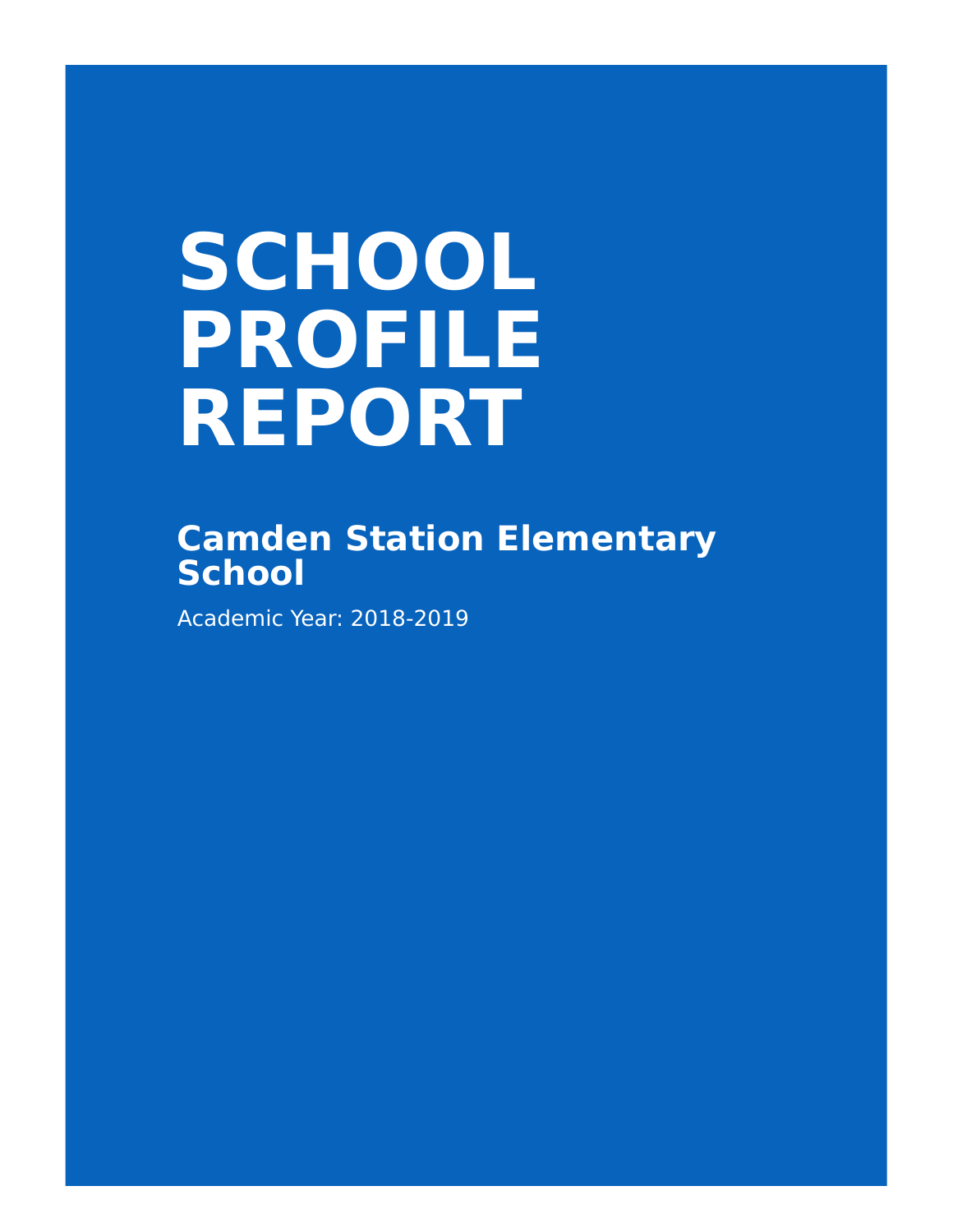#### **Introduction**

The annual School Profile Report highlights programs offered in your child's school. It includes how schools address and implement the adopted Kentucky Academic Standards for the programs of Health and Physical Education (Practical Living), Career and Technical Education (Career Studies), Visual and Performing Arts, and World Languages (Foreign Language).

Reporting is in accordance with KRS 158.6453 Section 3 (20) as amended in Senate Bill 1 (2017). An advisory committee made up of certified teachers and specialists from Kentucky's public schools and postsecondary institutions in these subject areas identified the process and method for collecting the information necessary to demonstrate program length and time, courses offered, staffing, resources and facilities for each of the subject areas.

Data is electronically transmitted through the annual School Report Card collection tool to the Kentucky Department of Education. By Oct. 1 of each year, school principals shall complete the school profile report, which shall be signed by the members of the school-based decision making council, or the principal if no school council exists, and the superintendent. The signed original is maintained on file at the local board office and made available to the public upon request. A link to the School Profile Report is made available to the Kentucky Department of Education and is accessible on the department's website through the School Report Card.

#### **Contents of the School Profile Report include**

- 1. **[Visual and Performing Arts](/modules/kde/status/53055/downloads#section1)**
- 2. **[Health and Physical Education \(Practical Living\)](/modules/kde/status/53055/downloads#section2)**
- 3. **[World Languages \(Foreign Language\)](/modules/kde/status/53055/downloads#section3)**
- 4. **[Career and Technical Education \(Career Studies\)](/modules/kde/status/53055/downloads#section4)**
- 5. **[Signature Page](/modules/kde/status/53055/downloads#section5)**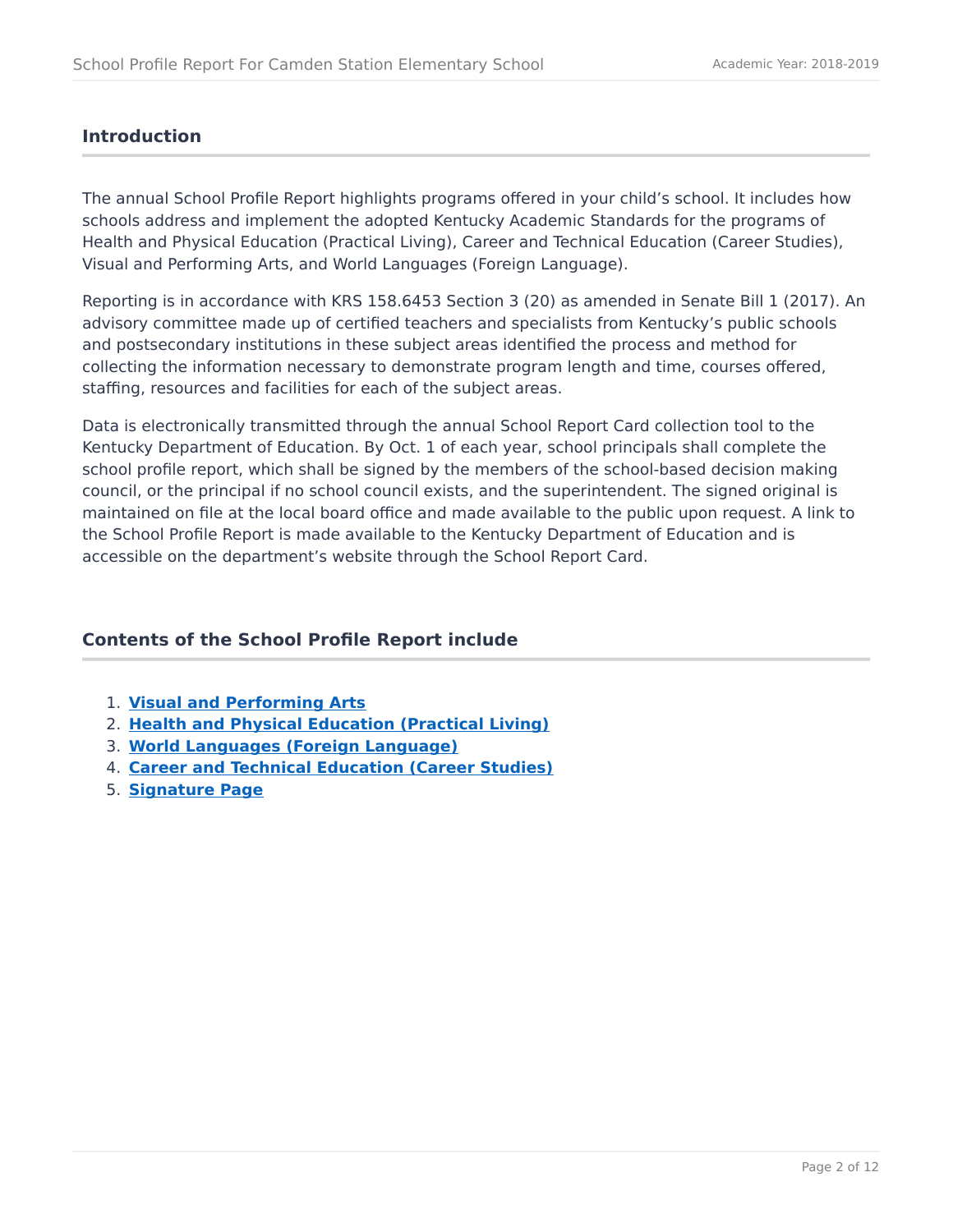### Visual and Performing Arts

#### **Program Overview**



Link to more information for the arts program and other extracurricular opportunities.

#### **[www.oldham.kyschools.us/3/home](https://www.oldham.kyschools.us/3/home)**

#### **Courses Offered**

|                                 |              |    |    |    |    |    | cuookecaser capoe aapoe gapoe arge straegist capoe | Forth GRAPS GRAPS GRAPS GRAPS GRAPS GRAPS |
|---------------------------------|--------------|----|----|----|----|----|----------------------------------------------------|-------------------------------------------|
| <b>COURSE</b>                   | <b>TOTAL</b> |    |    |    |    |    |                                                    |                                           |
| <b>Elementary General Music</b> | 535          | 97 | 79 | 86 | 94 | 69 | 110                                                |                                           |
| <b>Elementary Visual Art</b>    | 535          | 97 | 79 | 86 | 94 | 69 | 110                                                |                                           |

#### **Staffing**

Total Visual and Performing Arts Teachers **2**

Visual and Performing Arts Teachers with Specialized Certification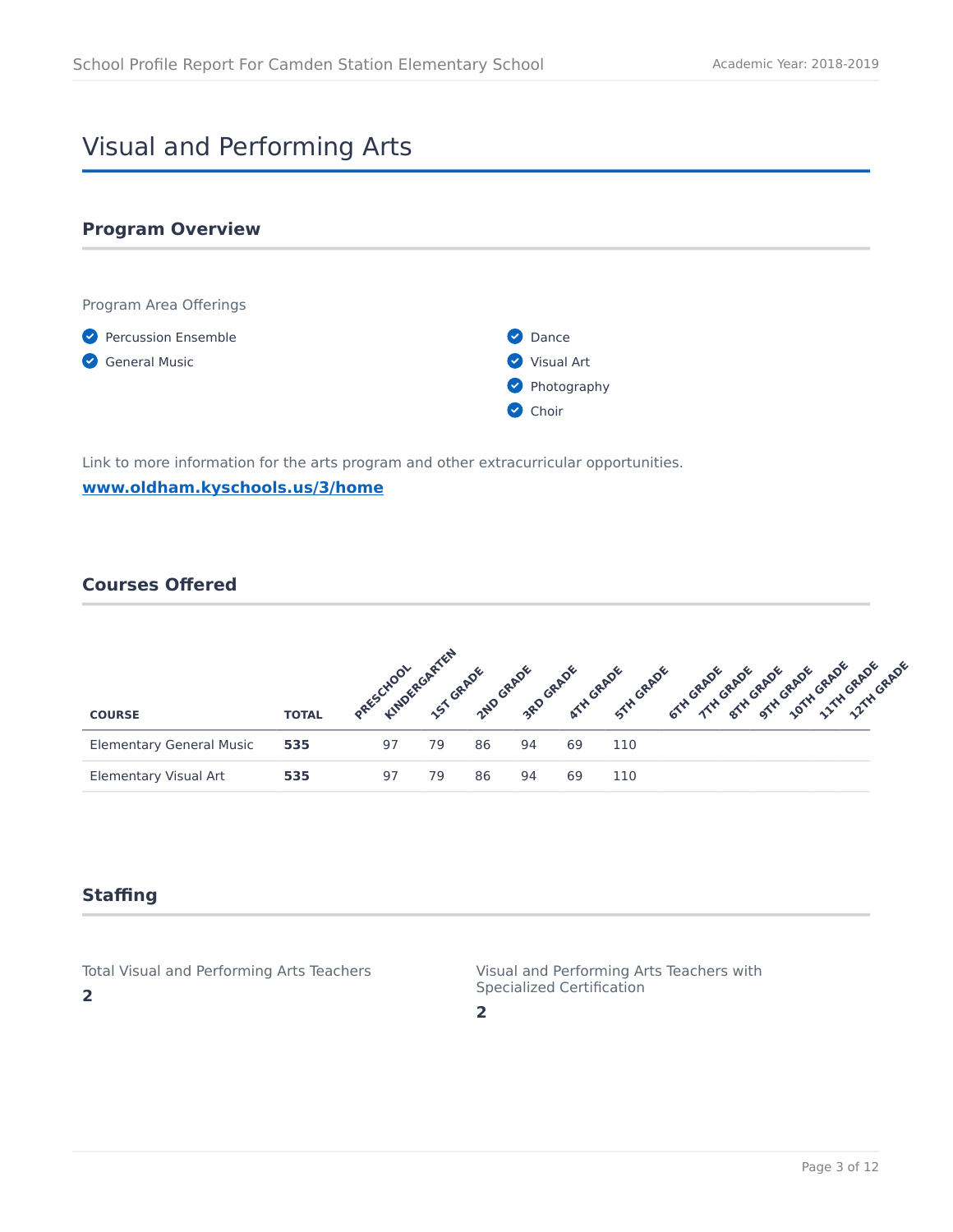#### **Resources**

School Budget Allocation to the Visual and Performing Arts Program

**2%**

Professional Development Hours Offered to Teachers Instructing Visual and Performing Arts Courses

**12**

Number of Instructional Minutes Students Receive per Week in Visual and Performing Arts

NUMBER OF INSTRUCTIONAL MINUTES STUDENTS RECEIVE PER WEEK IN MUSIC NUMBER OF INSTRUCTIONAL MINUTES STUDENTS RECEIVE PER WEEK IN VISUAL ART

#### **90 minutes**

**90 minutes**

NUMBER OF INSTRUCTIONAL MINUTES STUDENTS RECEIVE PER WEEK IN DANCE

#### **45 minutes**

NUMBER OF INSTRUCTIONAL MINUTES STUDENTS RECEIVE PER WEEK IN THEATRE

**0 minutes**

NUMBER OF INSTRUCTIONAL MINUTES STUDENTS RECEIVE PER WEEK IN MEDIA ART

#### **0 minutes**

#### **Facilities**

Equitable Access to Instructional Space

 $\bullet$  Yes  $\circ$  No

Access to Program-Specific Facilities

- Stage/Auditorium
- $\triangleright$  Rehearsal area equitable to group/ensemble size
- Individual classrooms for each arts discipline (i.e., music classroom, art classroom, dance classroom)
- Classrooms with access to designated resources necessary for student success in arts programs (i.e., running water/sinks, mirrors, sound panels, kiln, etc.)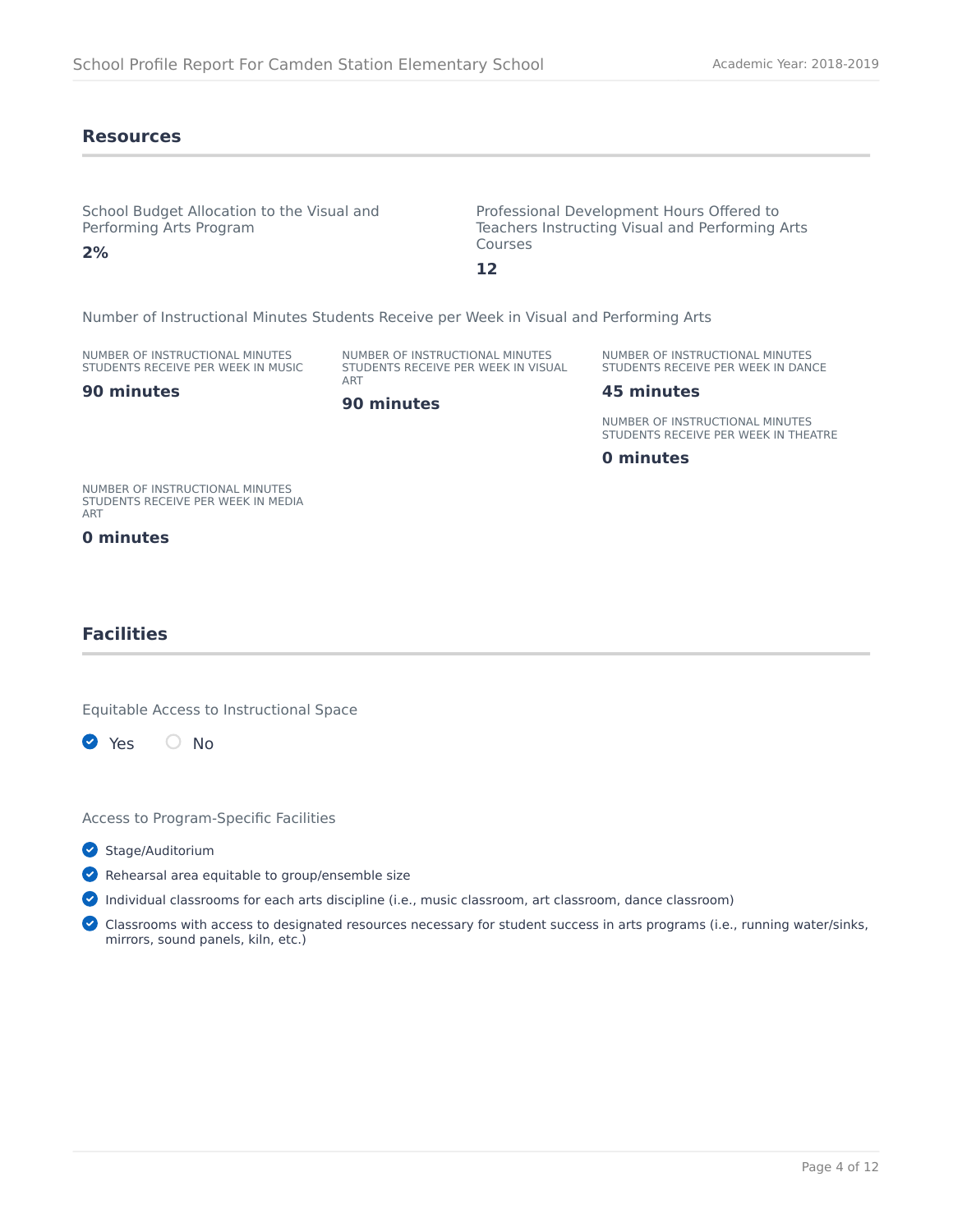## Health and Physical Education (Practical Living)



Link to more information for the health and physical education program and other extracurricular opportunities. **[www.oldham.kyschools.us/3/home](https://www.oldham.kyschools.us/3/home)**

#### **Courses Offered**

| <b>COURSE</b>                  | <b>TOTAL</b> | KINDERGARY |    |    |    |    | 15Y GRADE GRADE GRADE GRADE STH GRADE | lorr Lith 2 2th Gapor<br>GTH GRAD GRADY<br>CRY |
|--------------------------------|--------------|------------|----|----|----|----|---------------------------------------|------------------------------------------------|
| 4-5 Intermediate P.E           | 179          |            |    |    |    | 69 | 110                                   |                                                |
| K-3 Primary Physical Education | 356          | 97         | 79 | 86 | 94 |    |                                       |                                                |

#### **Staffing**

Total Health and Physical Education Teachers **1**

Health and Physical Education Teachers with Specialized Certification

**1**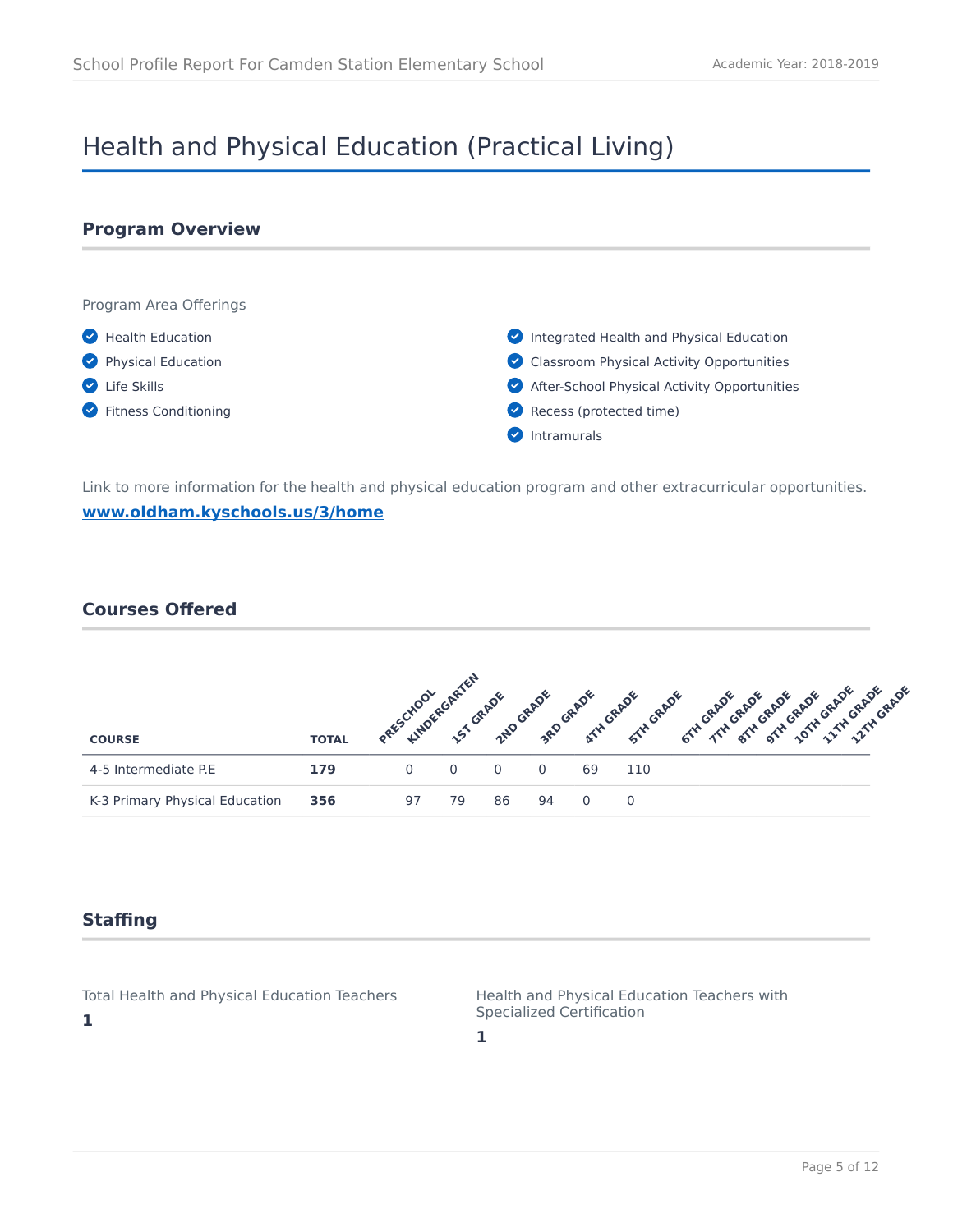#### **Resources**

School Budget Allocation to the Health and Physical Education Program

**1%**

Professional Development Hours Offered to Teachers Instructing Health and Physical Education Courses

**12**

Number of Instructional Minutes Students Receive per Week in Health and Physical Education

NUMBER OF INSTRUCTIONAL MINUTES STUDENTS RECEIVE PER WEEK IN HEALTH EDUCATION

NUMBER OF INSTRUCTIONAL MINUTES STUDENTS RECEIVE PER WEEK IN PHYSICAL EDUCATION

**90 minutes**

**90 minutes**

#### **Facilities**

Equitable Access to Instructional Space

| l v | Yes | No |
|-----|-----|----|
|     |     |    |

Access to Program-Specific Facilities

Gymnasium

**Health Education Classroom** 

C Classrooms/gymnasiums with access to designated resources necessary for student success in practical living programs (i.e., P.E. equipment, audio visual, written curriculum, etc.)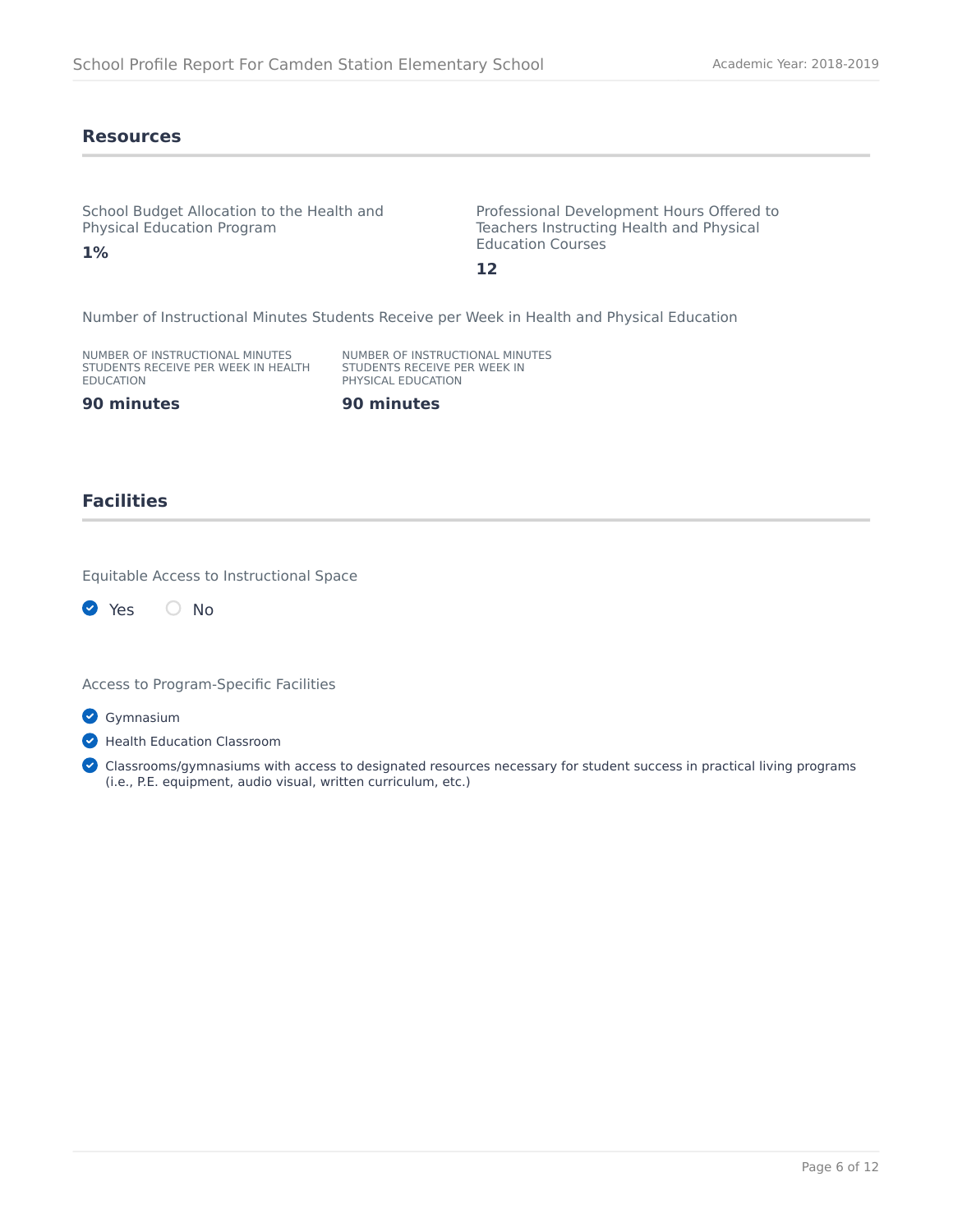## World Languages (Foreign Language)

#### **Program Overview**

Program Area Offerings

#### **World Languages**

**Program Not Offered** 

#### **Language Immersion**

**Program Not Offered** 

Link to more information for the World Languages program and other extracurricular opportunities. **[www.oldham.kyschools.us/3/home](https://www.oldham.kyschools.us/3/home)**

#### **Courses Offered**

#### **Data Not Reported**

#### **Staffing**

Total World Language Teachers **0**

World Language Teachers with Specialized Certification

#### **0**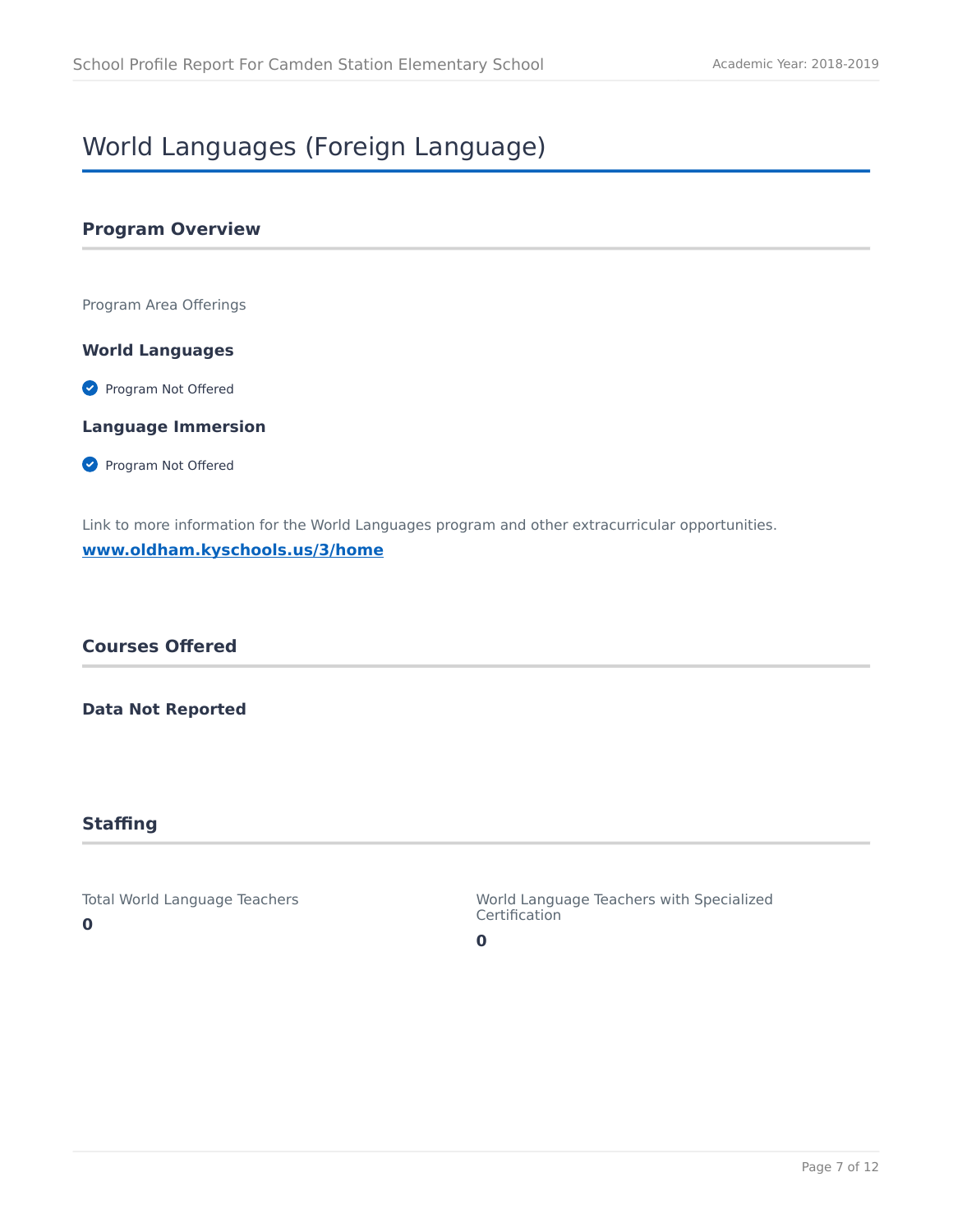#### **Resources**

School Budget Allocation to the World Languages Program

**0%**

Professional Development Hours Offered to Teachers Instructing World Languages Courses

**0**

Number of Instructional Minutes Students Receive per Week in World Languages

#### **0**

Weekly Instructional Minutes per Content Area through the Language Immersion Program

NUMBER OF INSTRUCTIONAL MINUTES OF MATH STUDENTS HAVE ACCESS WEEKLY

NUMBER OF INSTRUCTIONAL MINUTES OF SCIENCE STUDENTS HAVE ACCESS WEEKLY

NUMBER OF INSTRUCTIONAL MINUTES OF

#### **0 minutes**

NUMBER OF INSTRUCTIONAL MINUTES OF SOCIAL STUDIES STUDENTS HAVE ACCESS WEEKLY

**0 minutes**

VISUAL & PERFORMING ARTS STUDENTS HAVE ACCESS WEEKLY

#### **0 minutes**

**0 minutes**

NUMBER OF INSTRUCTIONAL MINUTES OF ENGLISH LANGUAGE ARTS STUDENTS HAVE ACCESS WEEKLY

#### **0 minutes**

NUMBER OF INSTRUCTIONAL MINUTES OF HEALTH STUDENTS HAVE ACCESS WEEKLY

#### **0 minutes**

NUMBER OF INSTRUCTIONAL MINUTES OF PHYSICAL EDUCATION STUDENTS HAVE ACCESS WEEKLY

#### **0 minutes**

NUMBER OF INSTRUCTIONAL MINUTES OF COMPUTER SCIENCE STUDENTS HAVE ACCESS WEEKLY

#### **0 minutes**

#### **Facilities**

Equitable Access to Instructional Space

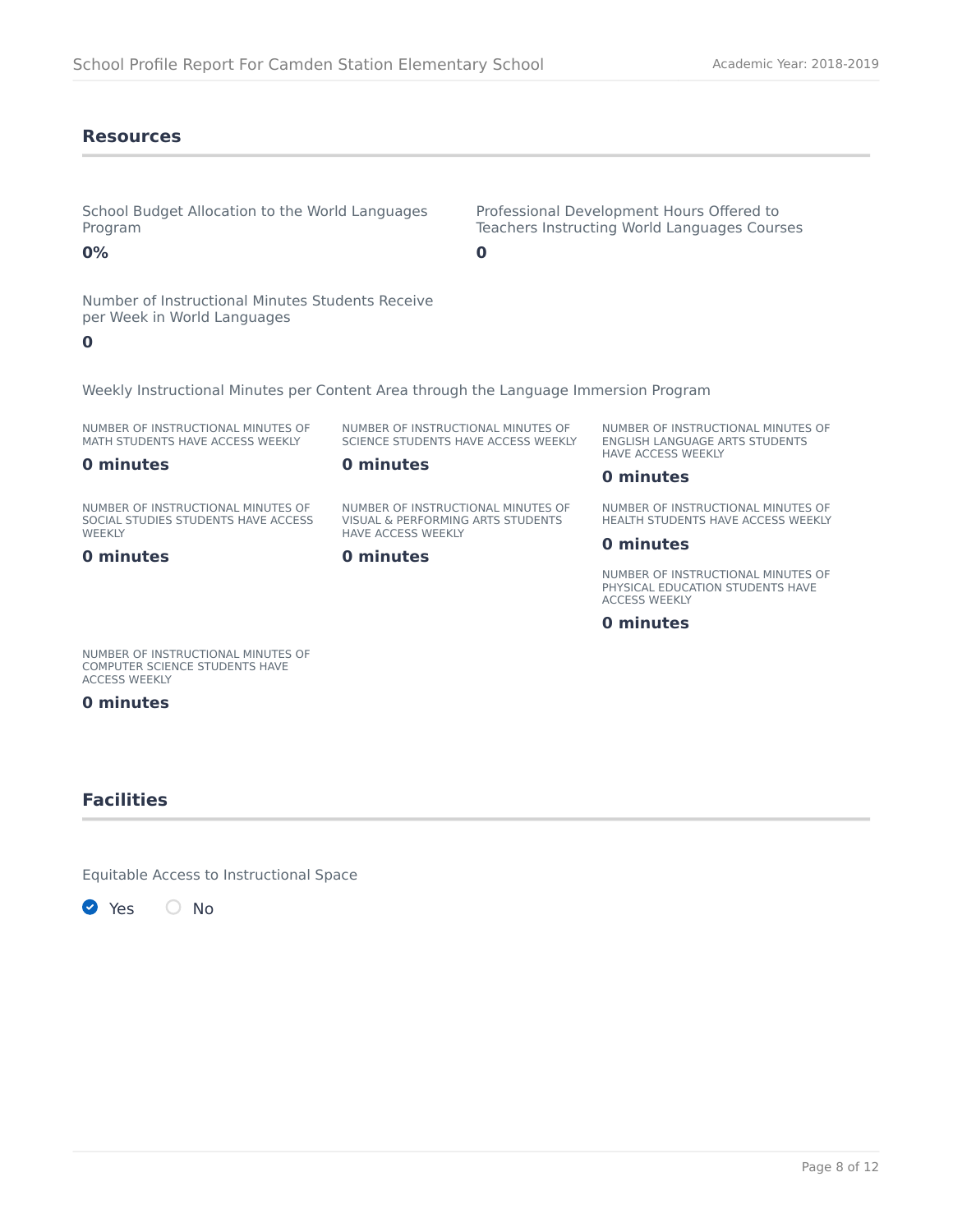Access to Program-Specific Facilities

Stage/Auditorium

Computer Lab

Individual classrooms for each language (or content area if Language Immersion programs) (i.e., Spanish, French, Chinese...; Math, Science, Social Studies...)

Classrooms with access to designated resources necessary for student success in World Languages/Language Immersion programs (i.e., books, projector, Smart Board, computers, etc.)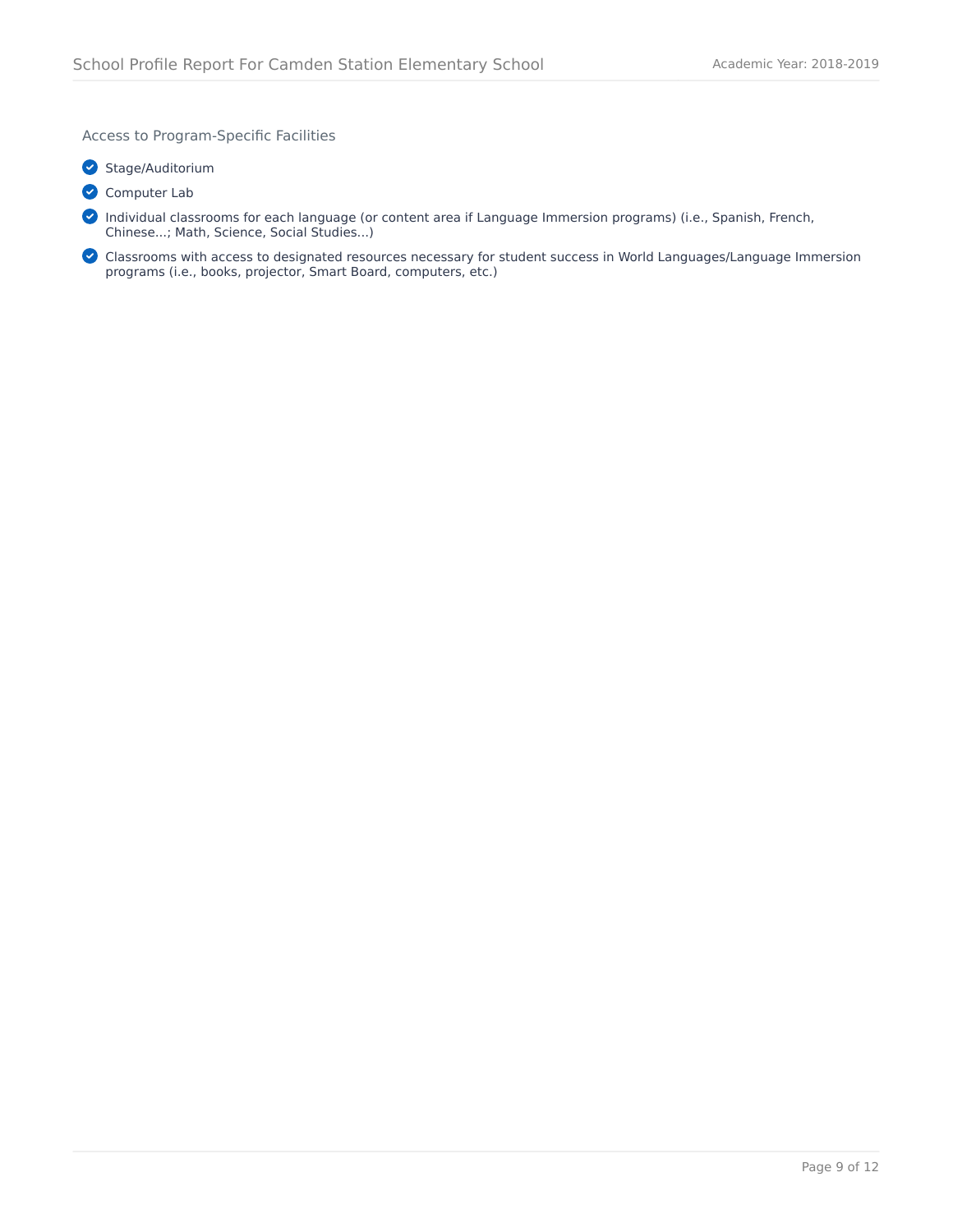## Career and Technical Education (Career Studies)

| <b>Program Overview</b>                                                                                                            |                                                                                                                         |
|------------------------------------------------------------------------------------------------------------------------------------|-------------------------------------------------------------------------------------------------------------------------|
| Program Area Offerings                                                                                                             |                                                                                                                         |
| Government                                                                                                                         | STEM                                                                                                                    |
| Link to more information for the Career Studies program and other extracurricular opportunities.<br>www.oldham.kyschools.us/3/home |                                                                                                                         |
| <b>Courses Offered</b>                                                                                                             |                                                                                                                         |
| <b>Data Not Reported</b>                                                                                                           |                                                                                                                         |
| <b>Staffing</b>                                                                                                                    |                                                                                                                         |
| <b>Total Career Studies Teachers</b><br>$\bf{O}$                                                                                   | Career Studies Teachers with Specialized<br>Certification<br>$\bf{0}$                                                   |
| <b>Resources</b>                                                                                                                   |                                                                                                                         |
| School Budget Allocation to the Career and<br><b>Technical Education Program</b><br>8%                                             | Professional Development Hours Offered to<br>Teachers Instructing Career and Technical<br><b>Education Courses</b><br>6 |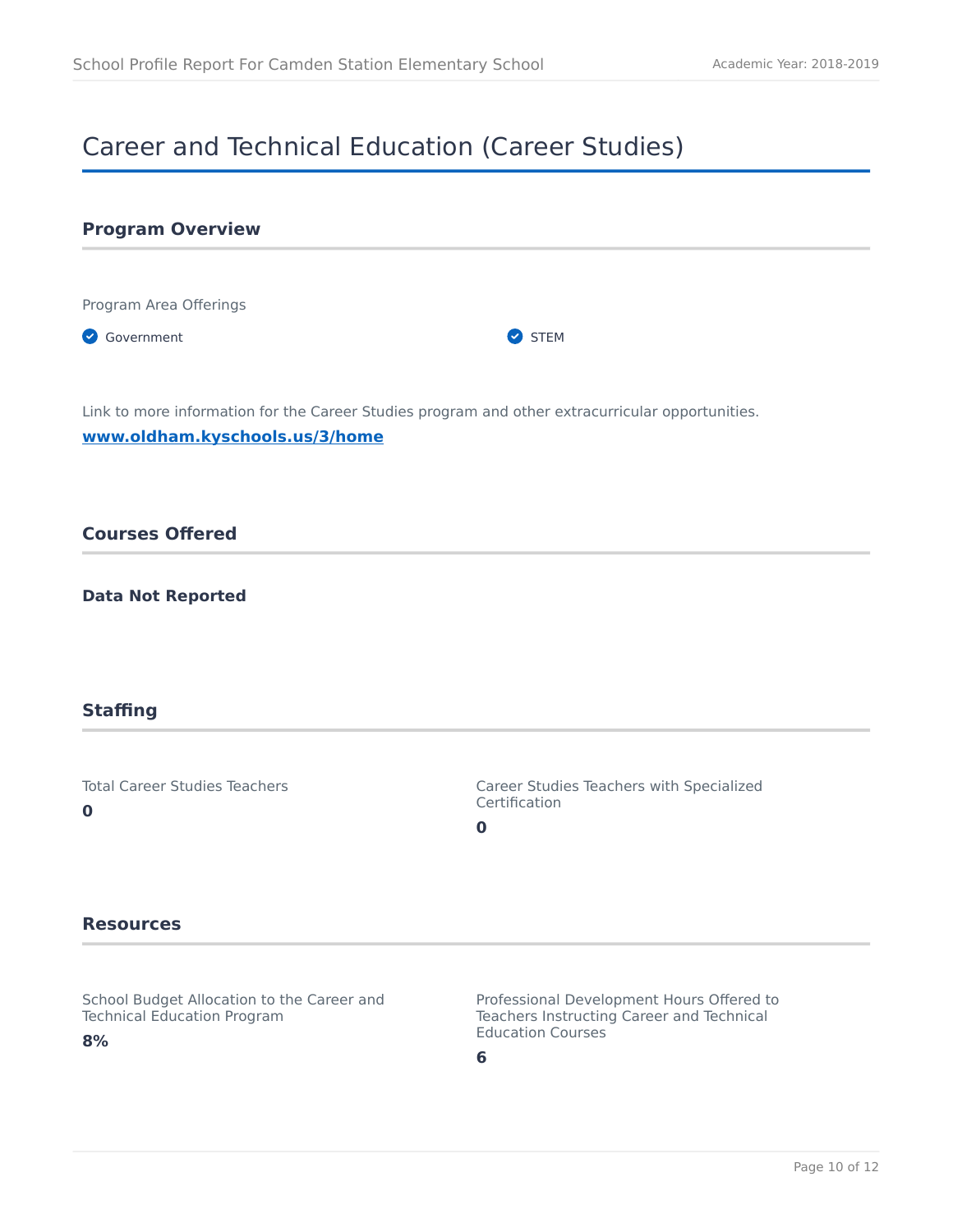Number of Instructional Minutes Students Receive per Week in Career and Technical Education

| <b>AGRICULTURE</b>                                                             | <b>BUSINESS</b>                 | <b>CONSTRUCTION</b>          |
|--------------------------------------------------------------------------------|---------------------------------|------------------------------|
| 0 minutes                                                                      | 0 minutes                       | 0 minutes                    |
| <b>EDUCATION</b>                                                               | <b>FAMILY CONSUMER SCIENCES</b> | <b>GOVERNMENT</b>            |
| 0 minutes                                                                      | 0 minutes                       | 90 minutes                   |
| <b>HEALTH SCIENCE</b>                                                          | <b>INFORMATION TECHNOLOGY</b>   | <b>LAW AND PUBLIC SAFETY</b> |
| 0 minutes                                                                      | 0 minutes                       | 0 minutes                    |
| <b>MANUFACTURING</b>                                                           | <b>MARKETING</b>                | <b>MEDIA ARTS</b>            |
| 0 minutes                                                                      | 0 minutes                       | 0 minutes                    |
| SCIENCE, TECHNOLOGY, ENGINEERING                                               | <b>TRANSPORTATION</b>           |                              |
| AND MATH (STEM)<br>$\mathbf{A}$ . The contract of the contract of $\mathbf{A}$ | 0 minutes                       |                              |

**45 minutes**

#### **Facilities**

Equitable Access to Instructional Space



Access to Program-Specific Facilities

Classrooms with access to designated resources necessary for student success in CTE